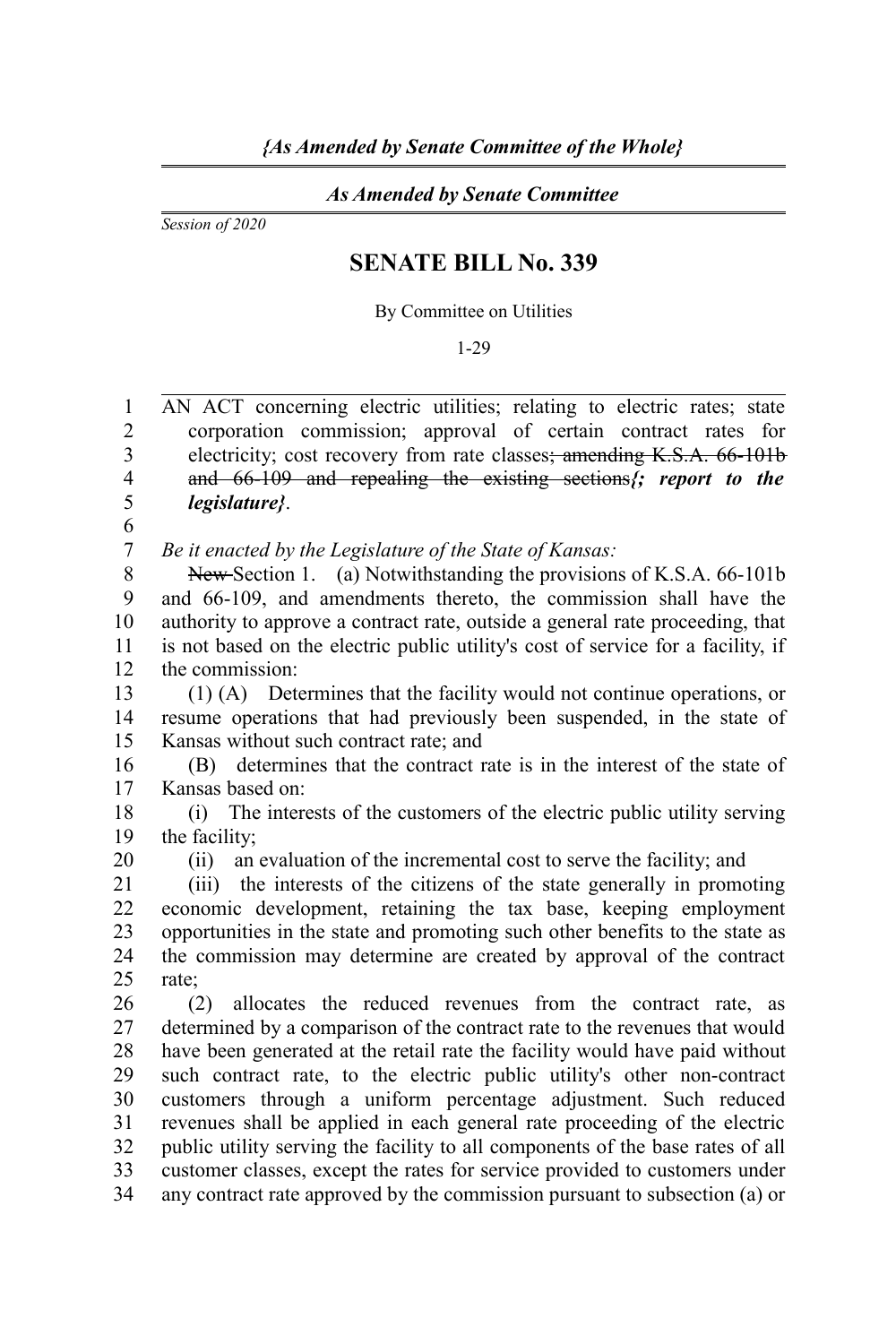(b) or the commission's general rate making authority; and 1

(3) (A) approves a tracking mechanism to track reductions in revenue experienced by the electric public utility serving the facility as a result of the contract rate from the date the contract rate becomes effective; and 2 3 4

(B) such reductions in revenue shall be deferred to a regulatory asset and shall accrue interest at the weighted average cost of capital used by the commission to set the electric public utility's rates in its most recently concluded general rate proceeding with the balance of such regulatory asset to be included in the rate base and revenue requirement of the electric public utility in each of its general rate proceedings through an amortization of the balance over a reasonable period until fully collected from the electric public utility's non-contract rate customers. 5 6 7 8 9 10 11 12

(b) Notwithstanding the provisions of K.S.A. 66-101b and 66-109, and amendments thereto, the commission shall have the authority to approve a contract rate, outside a general rate proceeding, that is based on the electric public utility's incremental cost of service for a facility, if the commission: 13 14 15 16 17

(1) (A) Determines that the facility would not commence or expand operations in the state of Kansas without such contract rate; 18 19

(B) determines that the contract rate recovers the incremental cost of providing service to the facility; and 20 21

(C) determines that the contract rate is in the interest of the state of Kansas based on:  $22$ 23

(i) The interests of the customers of the electric public utility serving the facility; 24  $25$ 

26

(ii) the incremental cost of serving the facility; and

(iii) the interests of the citizens of the state generally in promoting economic development,<del> retaining</del> *expanding* the tax base, keeping *increasing* employment opportunities in the state and promoting such other benefits to the state as the commission may determine are created by approval of the contract rate; and 27 28 29 30 31

(2) uses the reduction in revenues that result from any contract rate approved by the commission pursuant to this subsection that will be in effect during the effective period of the rate for the purposes of determining the electric utility's revenue requirement in each general rate proceeding concluded after the effective date of this section. 32 33 34 35 36

(c) The contract rates authorized by this section may be approved by the commission for a term of up to 10 years, and an electric public utility may apply for reapproval of such contract rates for a facility that the commission has granted approval under this section. 37 38 39 40

(d) The provisions of this section shall not affect any contract rates approved by the commission prior to, and in effect on, the effective date of this section. This section shall not: 41 42 43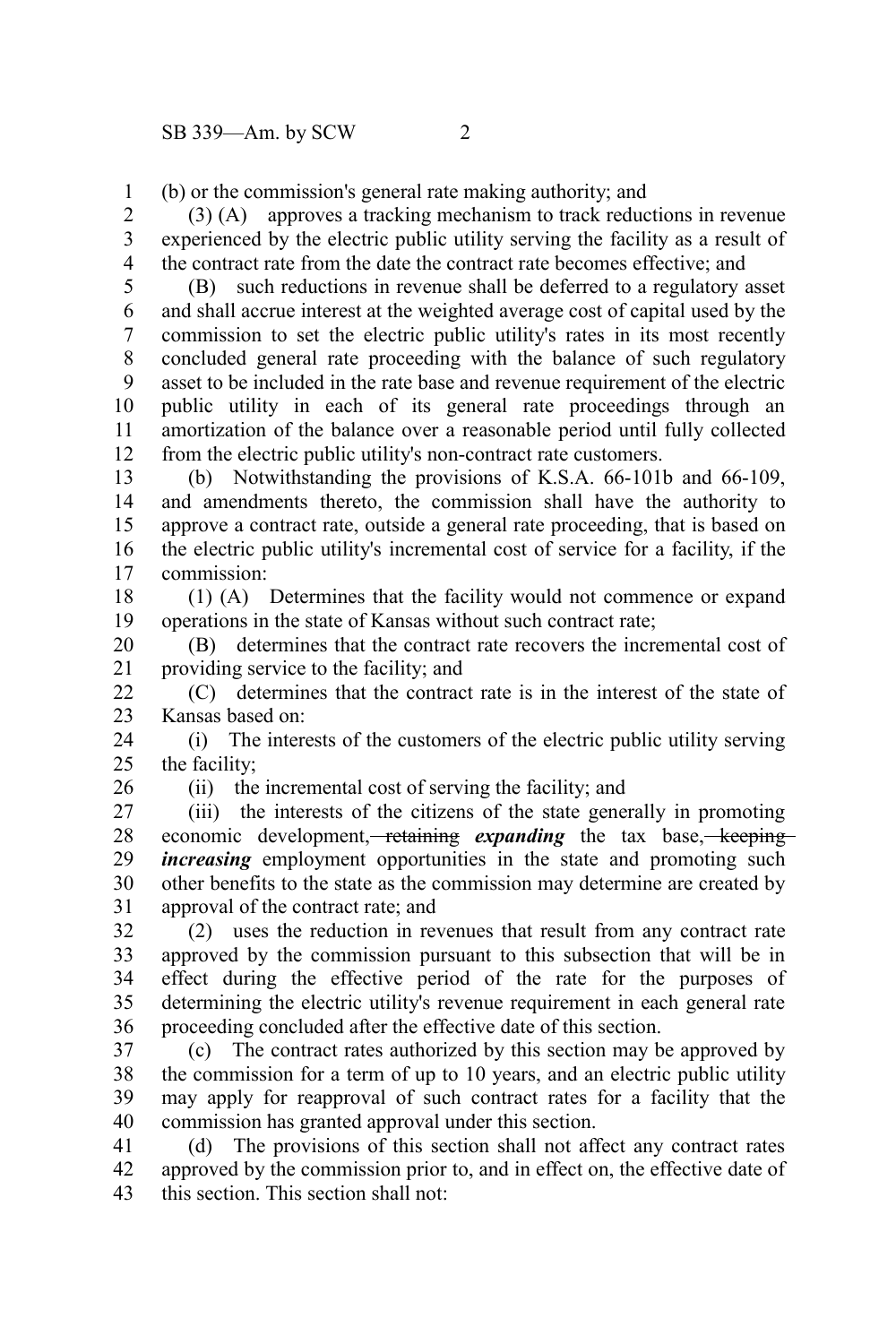(1) Affect or diminish the authority of the commission to approve just and reasonable contract rates filed pursuant to the commission's general ratemaking authority according to custom and practice of the commission in place prior to the effective date of this section; or 1 2 3 4

5

(2) establish standards for approval of such contract rates.

(e) If the commission approves a contract rate pursuant to this section, the commission shall not have the authority to modify or eliminate any such rate during the specified term, subject to the conditions established by this section. 6 7 8 9

(f) *{Starting in January 2023, the commission shall biennially provide a status report to the legislature about any contract rates authorized pursuant to this section. Such report shall include the:* 10 11 12 13

*(1) Number of entities with such contract rates; (2) number of entities with increased load;*

14 15

*(3) number of entities with decreased load;*

*(4) aggregate load and change in aggregate load on an annual basis;* 16 17

18

*(5) total subsidy and the subsidy for each individual contract;*

*(6) annual and cumulative rate increase on non-contract rate customers; and* 19 20

*(7) estimated economic development impact of entities with contract rates that occurred as a result of such contract rates through an evaluation of the annual: (A) Total employment for such entities; (B) change in employment for such entities; and (C) tax revenue generated by such entities.* 21 22 23 24 25

26

*{g) }*As used in this section:

(1) "Electric public utility" means the same as prescribed in K.S.A. 66-101a, and amendments thereto*, but does not include any such utility that is a cooperative as defined in K.S.A. 66-104d, and amendments thereto, or owned by one or more such cooperatives*; and 27 28 29 30

(2) "facility" means an existing or proposed building or buildings of an existing or potential electric customer with existing or expected load equal to, or in excess of, a monthly demand of 50 megawatts, and such load may represent the aggregate demand of multiple meter accounts. 31 32 33 34

New Sec. 2. (a) Notwithstanding the provisions of K.S.A. 66-101b or 66-109, and amendments thereto, the commission shall authorize an electric public utility to implement economic development rate schedules that provide discounts from otherwise applicable standard rates for electric service for new or expanded facilities of industrial or commercial customers that are not in the business of selling or providing goods or services directly to the general public. To be eligible for such discounts, such customer shall: 35 36 37 38 39 40 41 42

43

(1) Have incentives from one or more local, regional, state or federal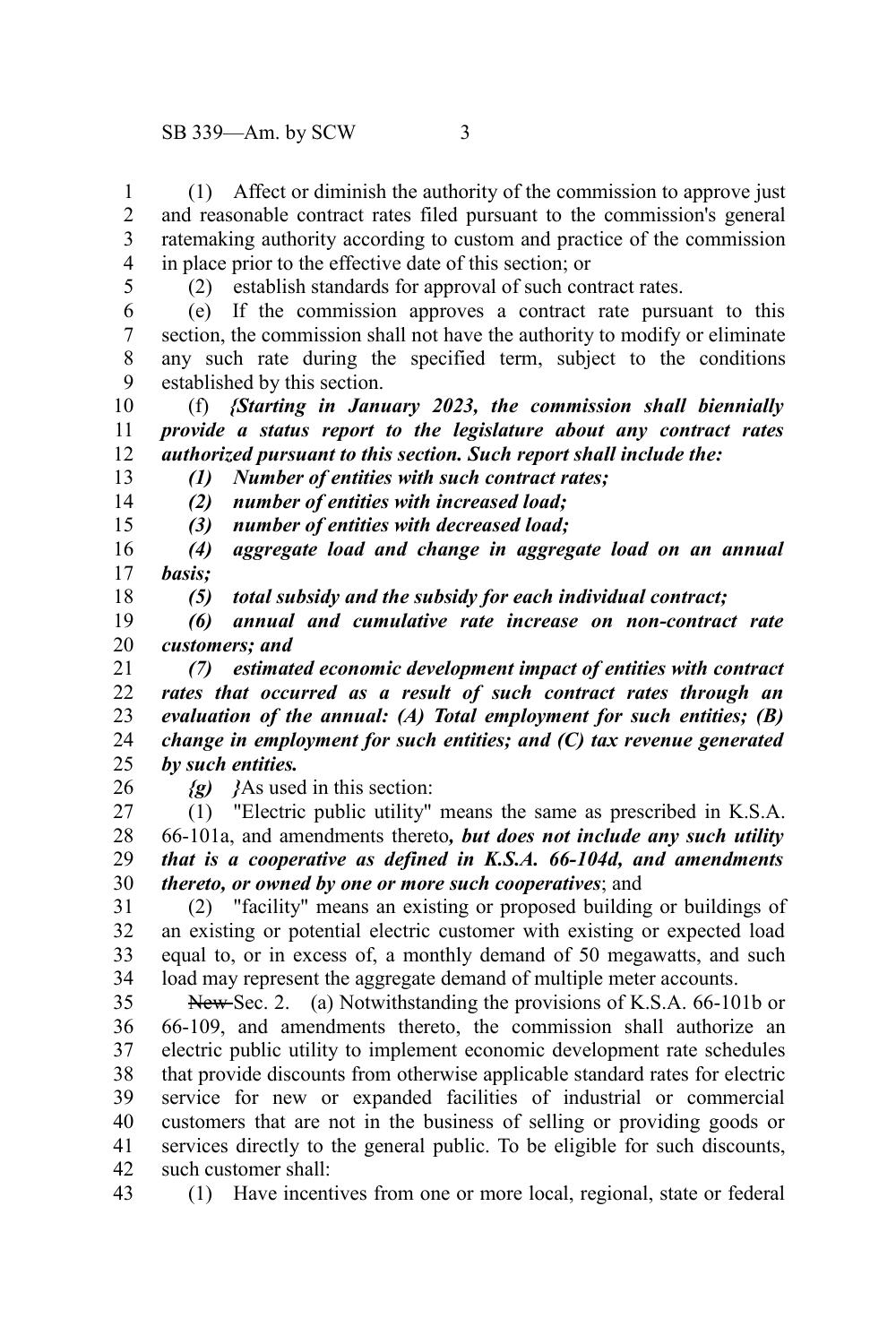economic development agencies to locate such new or expanded facilities in the electric public utility's certified service territory; 1 2

(2) qualify for service under the electric public utility's nonresidential and non-lighting rate schedules for such new or expanded facility; and 3 4 5

(3) not receive the discount together with service provided by the electric public utility pursuant to any other special contract agreements. 6 7

(b) The discount authorized by this section shall only be applicable to new facilities or expanded facilities that have: 8 9

(1) A peak demand that is reasonably projected to be at least 200 kilowatts within two years of the date the customer first receives service under the discounted rate and is not the result of shifting existing demand from other facilities of the customer in the electric public utility's certified service territory and: 10 11 12 13 14

(A) Has an annual load factor that is reasonably projected to equal or exceed the customer's annual system load factor within two years of the date the customer first receives service under the discounted rate; or 15 16 17

(B) otherwise warrants a discounted rate based on any of the following factors: 18 19

(i) The number of new permanent full-time jobs created or the percentage increase in existing permanent full-time jobs created; 20 21

(ii) the level of capital investment; 22

23

24

(iii) additional off-peak usage; (iv) curtailable or interruptible load;

(v) new industry or technology; or  $25$ 

26

(vi) competition with existing industrial customers; or

(2) a peak demand that is reasonably projected to be at least 300 kilowatts within two years of the date the customer first receives service under the discounted rate and is not the result of shifting existing demand from other facilities of the customer in the electric public utility's certified service territory and: 27 28 29 30 31

(A) An annual load that is reasonably projected to be at least 55% of the electric public utility's annual system load factor within two years of the date the customer first receives service under the discounted rate; and 32 33 34

(B) the facility shall, once first achieved, maintain the peak demand and load factor for the remaining duration of the discounted rate. 35 36

(c) The discount authorized by this section shall be determined by reducing otherwise applicable charges associated with the rate schedule applicable to the new or expanded existing facility by a fixed percentage for each year of service under the discount for a period of up to five years. The average of the annual discount percentages shall not: 37 38 39 40 41

(1) Exceed 20% for discounts that qualify pursuant to subsection (b) (1), but may be between 5% to 30% in any year; and 42 43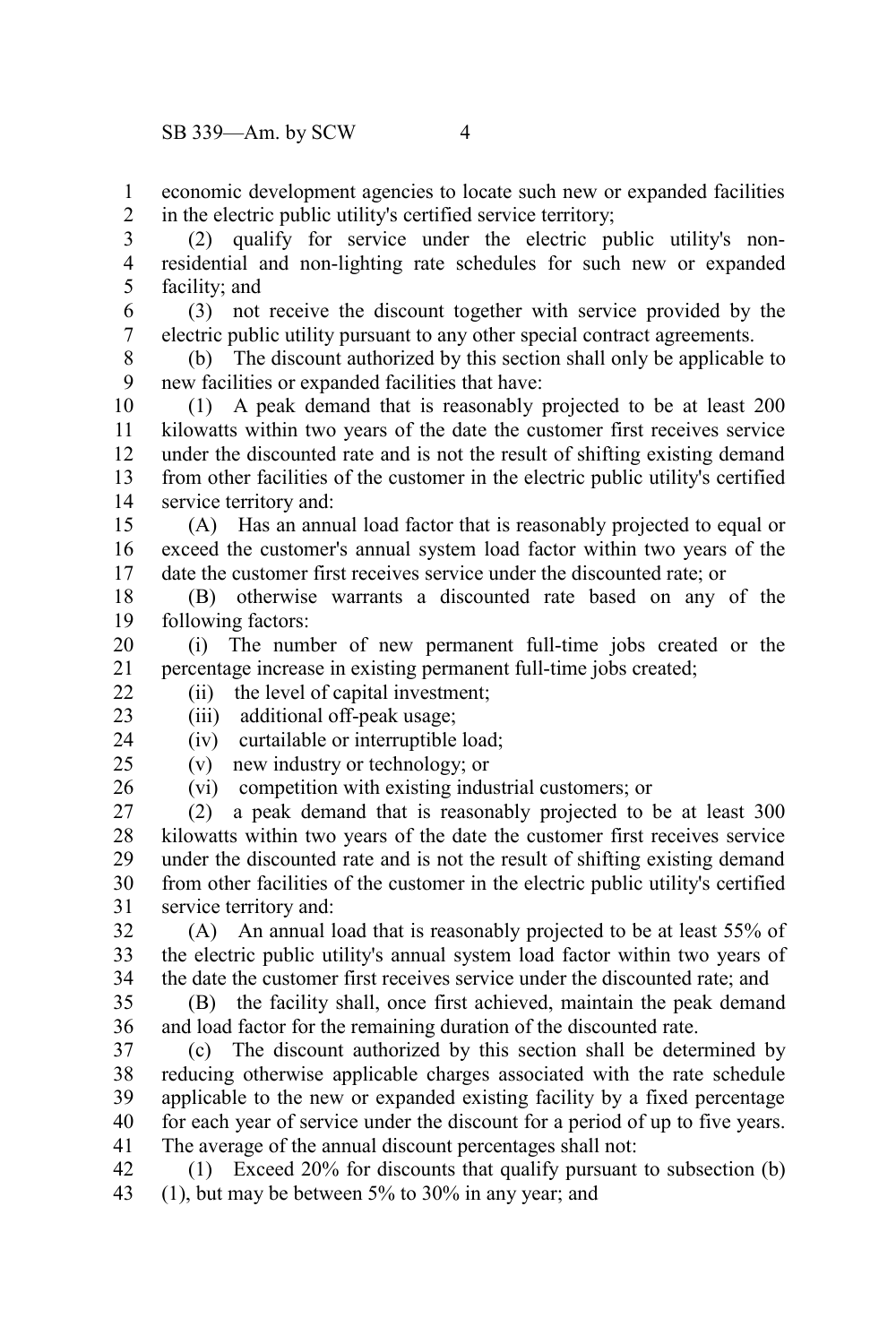(2) exceed 40% for discounts that qualify pursuant to subsection (b) (2), but may be between 20% to 50% in any year. 1 2

(d) In each general rate proceeding concluded after the effective date of this section, the commission shall allocate the reduced level of revenues arising from the discounted rates provided for in this section through the application of a uniform percentage adjustment to the revenue requirement responsibility for all customer classes of the electric public utility providing such discounted rate, including the classes with customers that qualify for discounts under this act, except for rates for service provided to customers under contract rates either approved by the commission pursuant to section 1, and amendments thereto, or the commission's general ratemaking authority. 3 4 5 6 7 8 9 10 11 12

(e) (1) The commission shall approve a tracking mechanism to track reductions in revenue experienced by the electric public utility serving the facility as a result of the discount rate from the date the discount rate becomes effective; and 13 14 15 16

(2) such reductions in revenue shall be deferred to a regulatory asset and shall accrue interest at the weighted average cost of capital used by the commission to set the electric public utility's rates in its most recently concluded general rate proceeding with the balance of such regulatory asset to be included in the rate base and revenue requirement of the electric public utility in each of the utility's general rate proceedings through an amortization of the balance over a reasonable period until fully collected from the utility's non-contract rate customers. 17 18 19 20 21 22 23 24

(f) The provisions of this section shall not apply to rates for service provided to customers under contract rates approved by the commission pursuant to section 1, and amendments thereto, or the commission's general ratemaking authority according to custom and practice of the commission in place prior to the effective date of this section. 25 26 27 28 29

(g) *{Starting in January 2023, the commission shall biennially provide a status report to the legislature about any discounts from tariffed rates authorized pursuant to this section. Such report shall include the:* 30 31 32 33

*(1) Number of entities with such discounts;* 34

*{2) number of entities with increased load;* 35

*(3) number of entities with decreased load;* 36

*(4) aggregate load and change in aggregate load on an annual basis;* 37 38

*(5) total subsidy and the subsidy for each individual contract;* 39

*(6) annual and cumulative rate impact on non-contract rate customers; and* 40 41

*(7) estimated economic development impact of entities with discounted rates that occurred as a result of such discounts through an* 42 43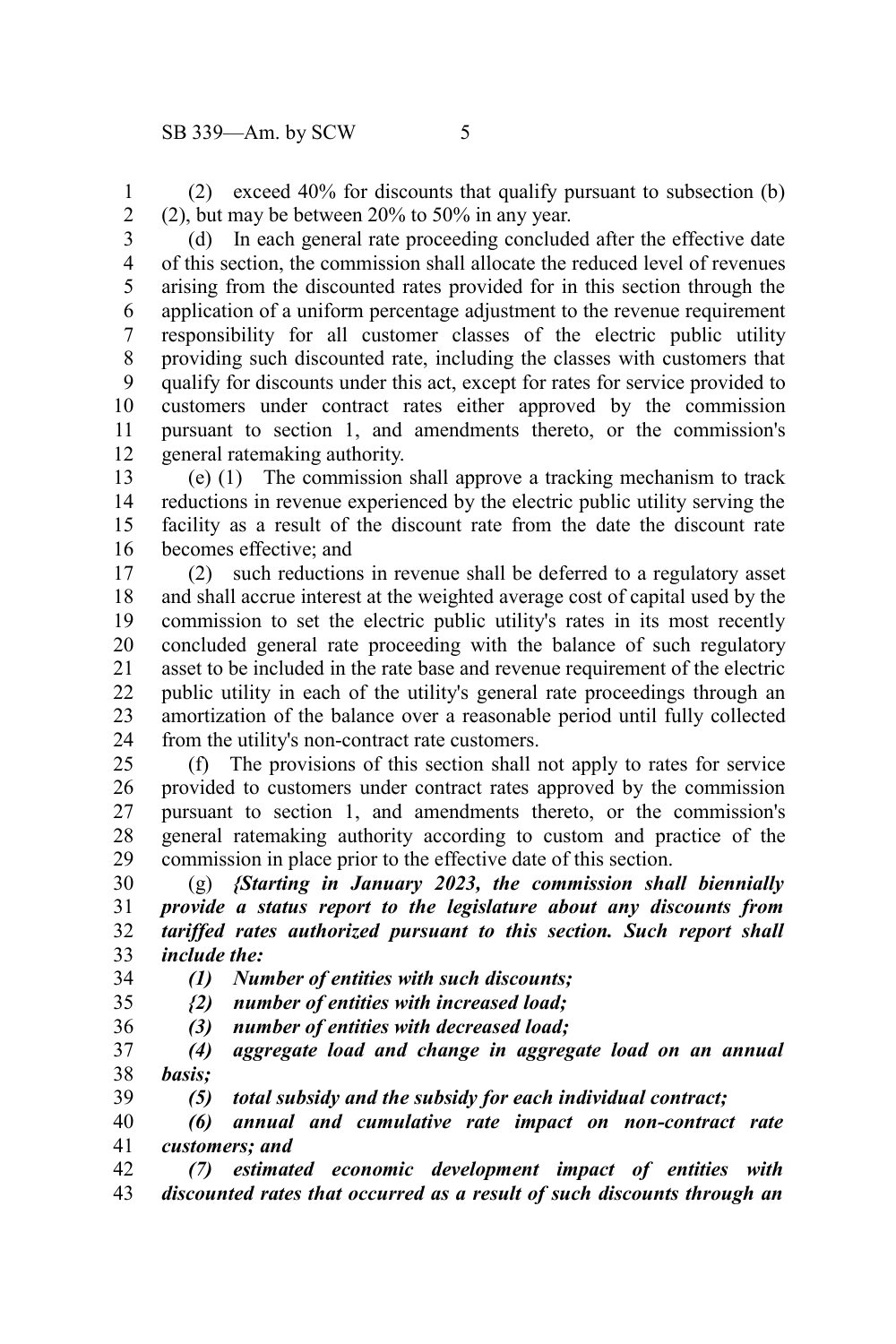*evaluation of the annual: (A) Total employment for such entities; (B) change in employment for such entities; and (C) tax revenue generated by such entities.* 1 2 3

4

*(h) }*For the purposes of this section:

(1) "Electric public utility" means the same as prescribed in K.S.A. 66-101a, and amendments thereto*, but does not include any such utility that is a cooperative as defined in K.S.A. 66-104d, and amendments thereto, or owned by one or more such cooperatives*; 5 6 7 8

(2) "expanded facility" means a separately metered facility of the customer, unless the utility determines that the additional costs of separate metering of such facility would exceed the associated benefits or that it would be difficult or impractical to install or read the meter, that has not received service in the electric utility's certified service territory in the previous 12 months; and 9 10 11 12 13 14

(3) "new facility" means a building of the customer that has not received electric service in the electric utility's certified service territory in the previous 12 months. 15 16 17

Sec. 3. K.S.A. 66-101b is hereby amended to read as follows: 66- 101b. *Except as provided in sections 1 and 2, and amendments thereto,* every electric public utility governed by this act shall be required to furnish reasonably efficient and sufficient service and facilities for the use of any and all products or services rendered, furnished, supplied or produced by such electric public utility, to establish just and reasonable rates, charges and exactions and to make just and reasonable rules, classifications and regulations. Every unjust or unreasonably discriminatory or unduly preferential rule, regulation, classification, rate, charge or exaction is prohibited and is unlawful and void. The commission shall have the power, after notice and hearing in accordance with the provisions of the Kansas administrative procedure act, to require all electric public utilities governed by this act to establish and maintain just and reasonable rates when the same are reasonably necessary in order to maintain reasonably sufficient and efficient service from such electricpublic utilities. Sec. 4. K.S.A. 66-109 is hereby amended to read as follows: 66-109. *Except as provided in sections 1 and 2, and amendments thereto,* no common carrier or public utility governed by the provisions of this act 18 19 20 21 22 23 24 25 26 27 28 29 30 31 32 33 34 35 36

shall, knowingly or willfully, charge, demand, collect or receive a greater or less compensation for the same class of service performed by it *such* 37 38

*common carrier or public utility* within the state, or for any service in 39

connection therewith, than is specified in the printed schedules or 40

classifications, including schedules of joint rates; or demand, collect or 41

receive any rate, joint rate, toll, fare or charge not specified in such-42

schedule or classification:*Provided, except* that rates different from those 43